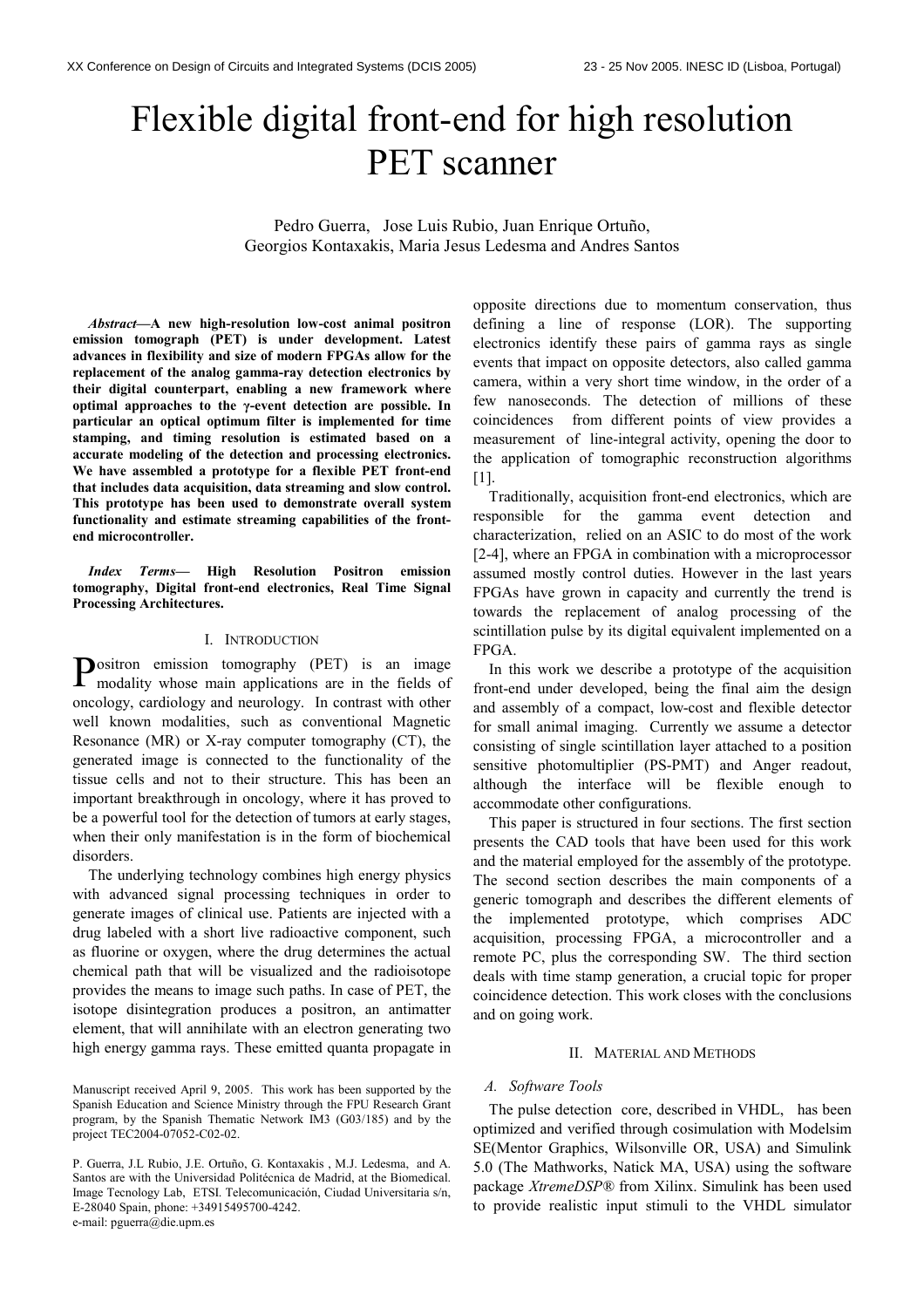through the detailed modeling of the analog elements of the front-end (crystal layers, PS-PMT, analog electronics and ADCs). Several scenarios have been described with Simulink to evaluate different aspects of the algorithms and the verification has been fully automated with a sequence of Matlab scripts [5].

The control microprocessor has been programmed with Dynamic C v.9.0 (Rabbit Semiconductor, Davis CA, USA). This is an extension to standard C that includes constructs for cooperative and preemptive multi-tasking as well as protecting writes to variables during power failures, facilitating thus real-time programming on embedded systems.

The front-end device is remotely interfaced via TCP/IP with internal tools developed with Borland Builder 6.0 (Borland Software, Scotts Valley CA, USA).

## B. Hardware

The DSP core processes the data acquired at 40MHz by an 8-channel free-running ADC from Texas Instruments (Dallas, TX, USA), gating and characterizing single gamma events at a maximum count rate of 2Mcps. These events are queued and read by the microprocessor through its IO expansion bus [6,7] and ultimately sent to the host computer through an UDP connection.

A very preliminary prototype of the complete system has been assembled using development kits from different vendors, in order to debug the developed SW and validate the HW/SW integration:

- RM3200 from Rabbit Semiconductors, a module based on the popular 8-bit microcontroller RM3000 with Fast-Ethernet interface.
- Digilab 2SB, a module from Digilent Inc. based on the Xilinx Spartan2-200k.
- ADS5120EVM, an evaluation board from TI (Texas Instruments, Dallas TX, USA) for the ADS5120, an 8-channel 40MHz ADC.

#### III. SYSTEM ARCHITECTURE

In its most simple form the PET tomograph consists of two detection heads, one physically opposed to the other, which rotate around the object of study, as it is shown in the figure 1. In order to be able to discriminate between coincident and non-coincident events, it is required that all acquisition subsystems synchronize to a common clock and also to a common time reference.

The gamma rays emitted by the radioactive source are trapped by a high density material, usually a scintillator crystal, producing a short flash of light which is amplified, with a photomultiplier (PMT) or an avalanche photodiode generating an electrical pulse that is related to the time and the actual crystal of interaction.

In the case of position sensitive photomultipliers (PS-PMT) there are multiple readout anodes available. Each readout anode produces an electric pulse that is related to the light fraction collected by a sector of the PS-PMT cathode, as it is shown in Figure 2. Although individual acquisition of each anode is feasible, the usual approach is to combine the PS-PMT outputs with a resistive network and use some

variant of the Anger equations to extract the interaction position [8, 9].

The system architecture described is this section has been selected in order to clarify concepts, although our aims is to design a flexible and scalable front-end that can be adapted to more complex geometries and detection strategies, such as those described in [10, 11].



Fig. 1: Diagram of a simple tomograph with synchronized clocks for coincidence detection and a rotating gantry. A stepper motor provides the rotation of two detection heads. Each head consists of scintillator material, a PS-PMT powered by a high voltage (HV) source, acquisition electronics and the communication interface.



Fig. 2: The scintillation light pulse from a given crystal irradiates an area of the PS-PMT surface, which includes several photocathodes. Each of these collects and amplifies the energy, giving away a current pulse through its anode that is function of the impact location and PS-PMT properties



Fig. 3: Overall subsystem architecture. Data acquired by the ADC is processed by the FPGA producing results that are transferred to an external computer with the support of the microcontroller.

### A. Subsystem Architecture

In our implementation, as it is shown in figure 3, we assume that PS-PMT outputs are reduced to 4 Anger signals  $(X^{\dagger}, X^{\dagger}, Y^{\dagger})$  which are sampled at 40MHz. The input data stream is processed on a sample by sample basis in order to identify and characterize individual scintillation pulses. Each detected pulse generates a short packet of data that is stored in a queue. Once there are enough events waiting to be transmitted, an interruption is generated triggering the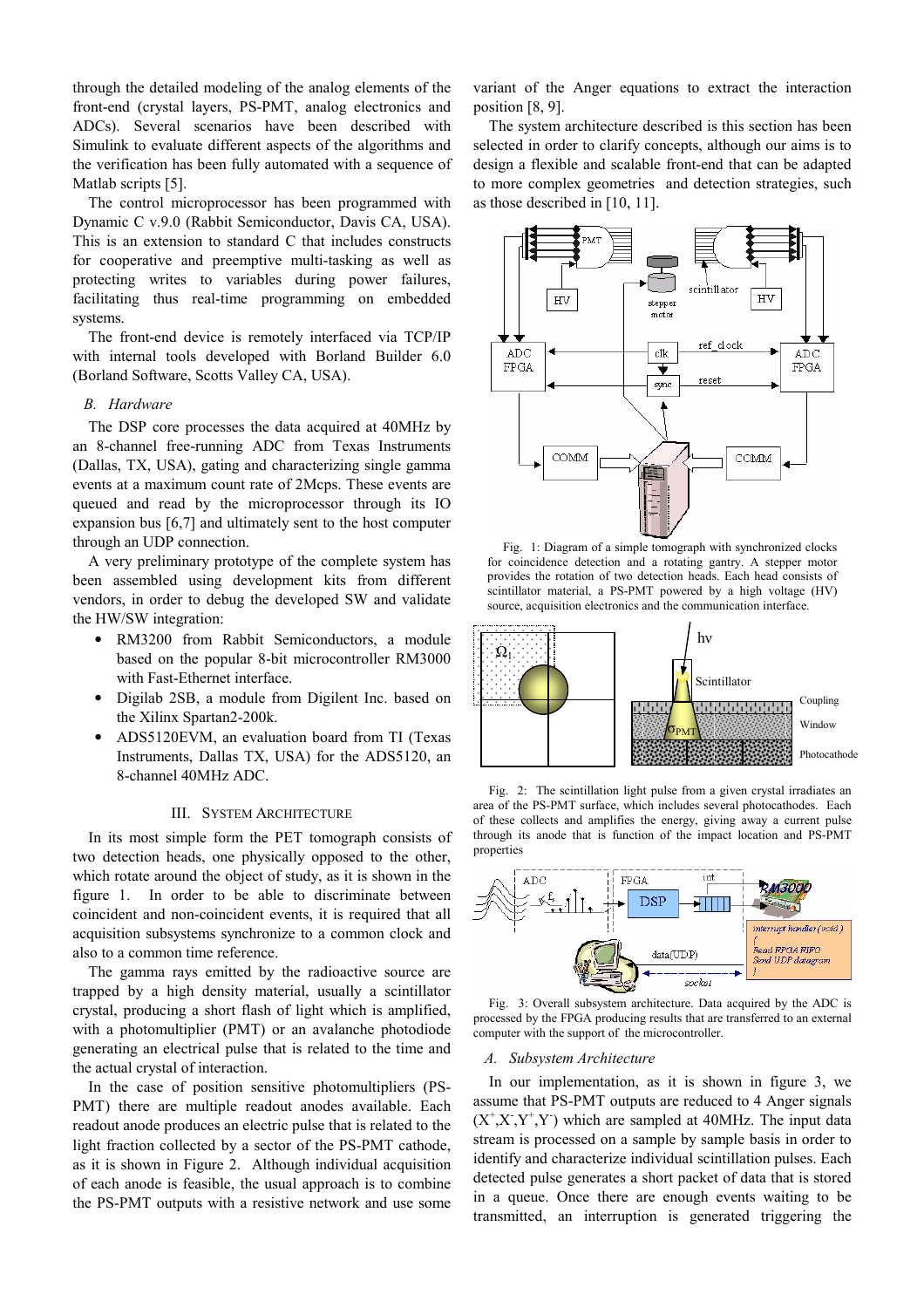execution of the corresponding handler that reads the data out of the queue and sends it to the host computer.

# B. FPGA DSP module

The detection algorithms implemented on the FPGA are relatively simple and follow the classical approach described in the literature. The block comprises the following submodules (figure 4):



Fig. 4: Block diagram of the implemented algorithm

- ADC control, which generates the proper signaling to the external ADC, and transforms its output to a standard two's complement representation. It includes logic for self test and debug.
- Pre-processing, which includes polarity correction and base line restoration (BLR). Polarity correction inverts the input pulse in case of negative polarity and restores the base line. Base line deviations occur when the activity is very high, although its impact is more severe with analog processing, where gated integrators do not fully discharge, than with digital processing, where reset to 0 is cost-less.
- Pulse detection, which is based on the comparison of the instantaneous energy to an externally programmed reference. Once the energy crosses this reference a gating signal of programmable length is generated together with other synchronization signals.
- Delay line  $Z<sup>n</sup>$ , needed to align the gating window with the incoming signals.
- Integration block, which computes the numerator and denominator of the Anger expressions based on the gating signal.
- Timing block, which computes an accurate time stamp for the input pulse, with an estimated resolution of a few nanoseconds, where the actual value depends on the scintillation crystal used in the detection.

These processing blocks, described in VHDL, have been synthesized into a 200k Xilinx Spartan2e FPGA, being the final floorplan the one shown in figure 5. The implemented design may run up to 55MHZ, according to the timing reports; however design functionality has been tested with a 40 MHZ clock rate. As it is shown in figure 5, the Timing Module, whose functionality is described with detail in section IV, is the largest block of the design and consists of a FIR filter, a fixed-point divisor and some additional control logic.

# C. Embedded SW description

The RM3200 provides seamless communication between the acquisition FPGA and the remote controller. The embedded software consists on three concurrent threads:

- TCP server for control
- UDP client for data streaming
- Error management

The TCP server provides the commands to control and configure the different user registers of the FPGA, as it is shown in figure 3. On the other hand the UDP client is signaled by the interruption handler to transfer data from the FPGA queue to the computer's disk. The error thread is used for error reporting.



Fig. 5: Floorplan of the implemented design.

Hardware and software functionality as well as integration has been thoroughly tested. Close attention has been paid to the microcontroller behavior under very high detection rates, in order to guarantee the control thread responsiveness when the processor utilization is very high. Critical routines have been optimized in assembly code.

The peak streaming bandwidth from the board to the PC has been measured, resulting in around 2Mbps, or 12.5Kcps, which is compatible with the results published for a similar setup [12].

# D. PC's SW description

The application running on the PC is the counterpart of the RM3200 SW, so that we have two main threads:

- TCP client, which issues control commands
- UDP server, which accepts datagrams from the acquisition module and store streaming data in the hard disk.

The control commands include the following:

- Acquisition start/stop
- FPGA register read/write, that gives support to device configuration
- File download/upload for future extensions of the embedded SW that would provide a downloadable web interface to the user.

# IV. TIMESTAMP GENERATION

Accurate time stamp generation is crucial in order to properly classify detected events. Most PET scanners rely on a mixed-signal time-to-digital converter (TDC) [4,13]. In the progress of digitalization, the current trend is to replace the external device with digital signal processing, to such an extend that nowadays the generation of the timestamp exclusively by digital means is an active topic of research [14-16].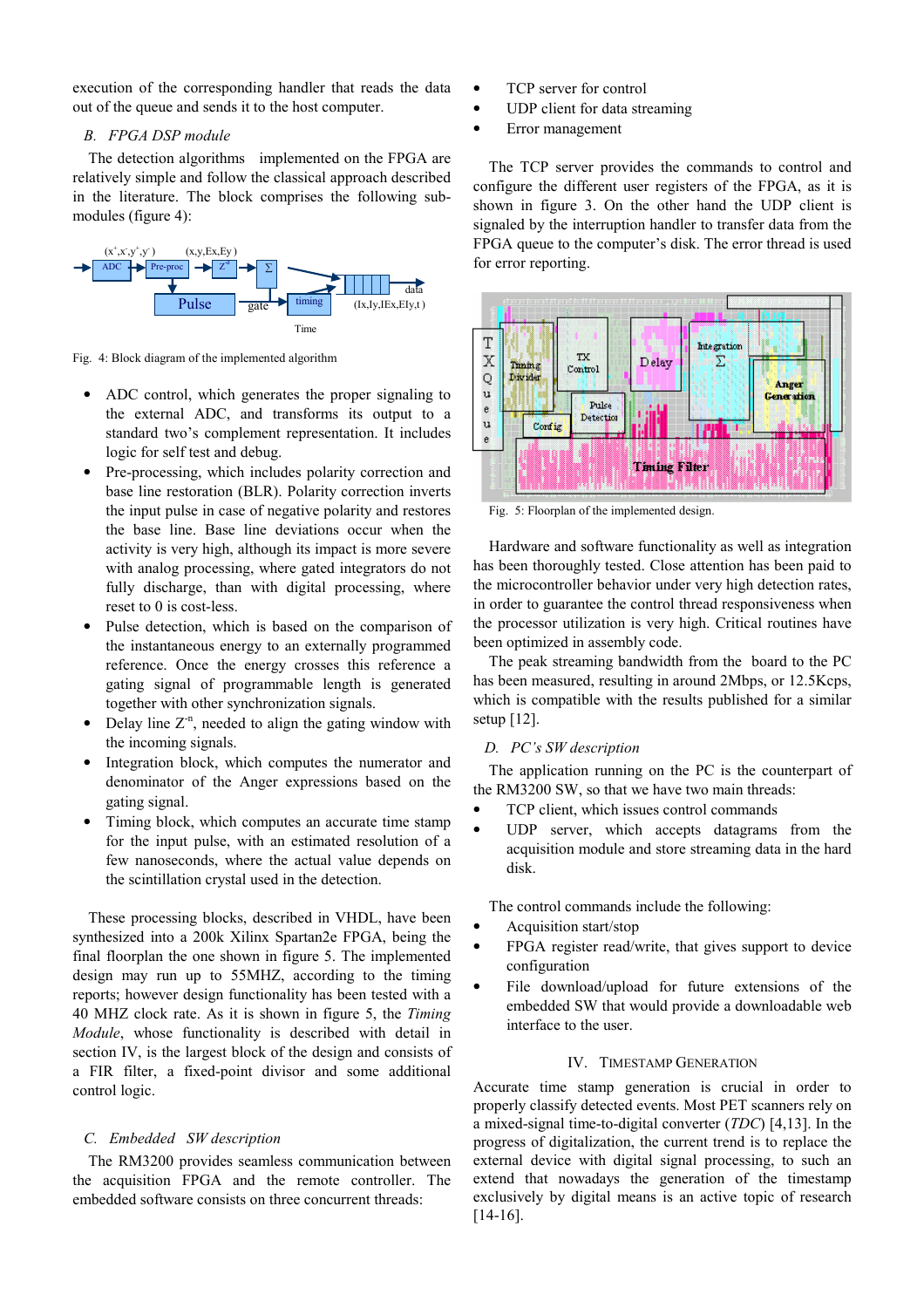In order to achieve a time resolution higher than the sampling period some form of interpolation is required and also a criterion to define the start of the pulse is needed. Criteria based on the absolute energy are simple to implement but suffer from time walk due to signal amplitude. On the other hand, correlation based methods are more robust at the cost of higher complexity.

 Out approach has been to implement a digital version of the constant fraction discrimination (CFD) method. This method works on the absolute energy E or a shaped version  $\hat{E}$  of it,

$$
\hat{E}(t) = h_s(t) \otimes E(t) \tag{1}
$$

and it basically consists on looking for the zero crossing of the signal that results after subtracting a delayed fraction of the signal to the original one, which is just basically looking for the zero crossing of the signal when applying the filter  $h'_{s}(t)$  .

$$
\hat{E}'(t) = h_s(t) \otimes (E(t) - f \cdot E(t - T))
$$
\n
$$
\hat{E}'(t) = h'_{s}(t) \otimes E(t)
$$
\n(2)



Fig. 6: Output of the implemented filter for a simulated LSO pulse. The actual zero crossing is estimated via linear interpolation.

On the analog domain the implementation of CFD, which is usually the main building block of the TDC, imposes practical limitations on the filter that we may consider. However on the digital domain it is feasible to implement a filter optimum in some sense. This view has been addressed by different authors but most of them neglect the fact that, due to the process of detection, the main source of noise is not Gaussian but Poisson. In this work the method described in [17] has been applied to design a robust timing filter. According to these authors, the optical optimum filter  $h(3)$ combines the knowledge of the expected signal  $\lambda$ (n), the dark current noise  $\lambda_o$  and the thermal noise  $N_0/2$  as follows:

$$
h = \frac{\lambda(n)}{\lambda(n) + \lambda_o + \frac{N_0}{2}}
$$
 (3)

As time stamp estimator, the value  $\hat{\tau}$ ) that maximizes the convolved signal is taken,

$$
\hat{\tau} = \underset{\tau}{\arg \max} \{ h * x \} \tag{4}
$$

This can be rewritten as interpolating the zero crossing of the filtered signal (5), as it is shown in figure 6.

$$
\hat{\tau} = \underset{\tau}{\arg} \{ h^{1} * x = 0 \} \tag{5}
$$

In the timing module, the zero crossing detection triggers the interpolation that computes the actual fractional part of the time stamp. If a zero crossing is not found within a certain window relative to the pulse detection trigger a error is generated to indicate that the input pulse is probably corrupted due to pulse pile-up.

We have used the front-end models and simulation platform described in [5] to compare the properties of the estimated time stamp obtained with the proposed filter and with the one described in [18]. As it is shown in figure 7, the proposed method has much higher linearity, fact that enables direct comparison of time stamps obtained by different detection modules. On the other hand the alternative method has some limitations which are already pointed out by the authors in their original document [18].



Fig. 7: Comparison of the proposed filter estimations vs. the estimator used in the ClearPET. A known delayed is introduced to the signal and the estimator value is computed for real LSO signals.

This higher linearity of the timing translates, as it is shown in figure 8, into a lower estimation error, which enables reducing the coincidence time window to 5 ns in an LSO detector. Such reduction has a positive impact in random coincidence rejection and overall image quality.